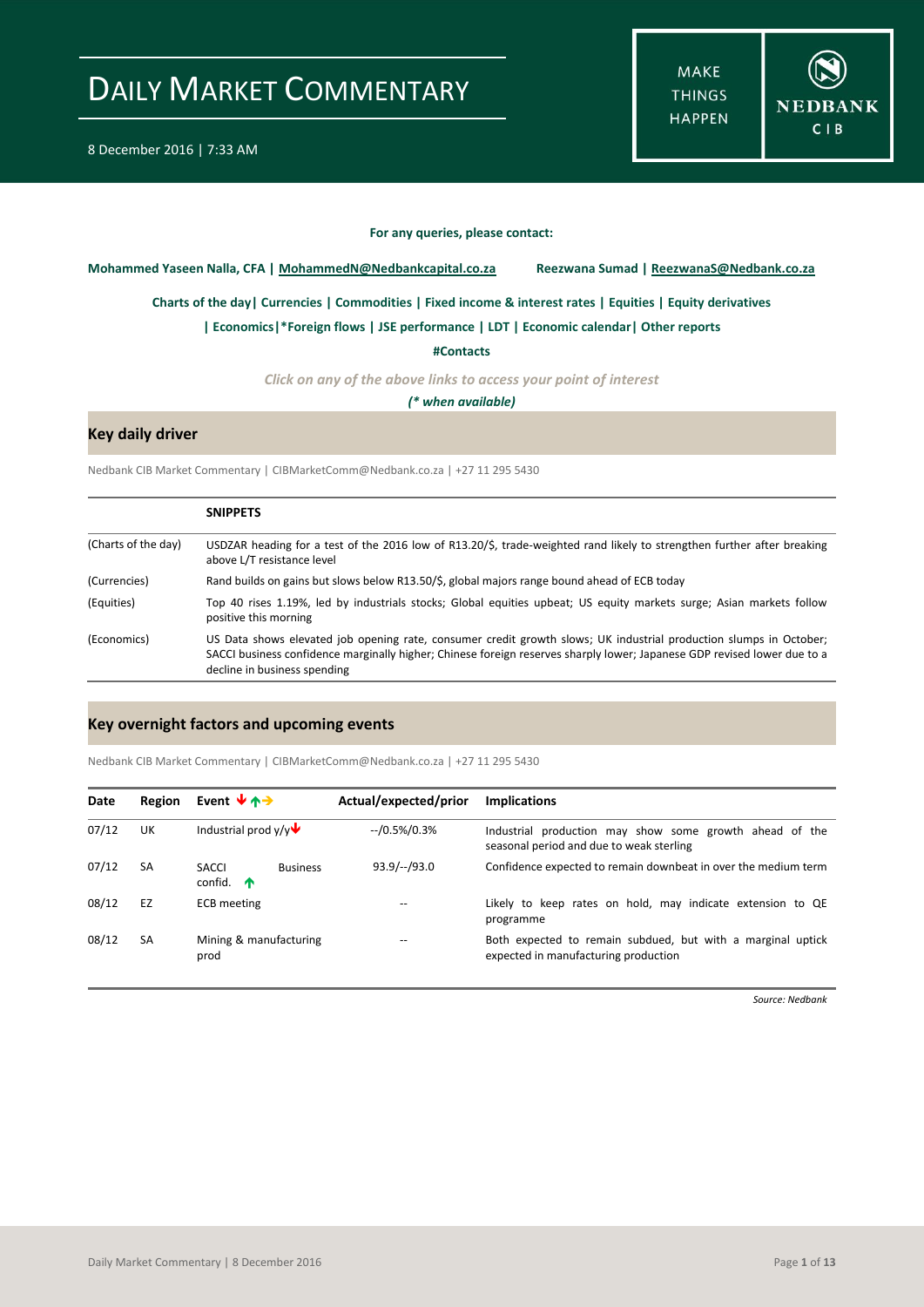### <span id="page-1-0"></span>**Charts of the day** [back to top](#page-0-0) back to top

Nedbank CIB Market Commentary | CIBMarketComm@Nedbank.co.za | +27 11 295 5430

- The USDZAR has had a stellar year thus far it is the best performing EM currency over the past 6 months, and comes in at third position for the YTD, after Brazil and Russia. The USDZAR cross is 14.4% stronger for the YTD, and may head lower should the R13.20/\$ level manage to be broken sustainably. The USDZAR has range-traded since August, and geopolitical tensions, local social unrest and local political events have resulted in interim periods of sell-offs, to peak between R14.50/\$ and R14.70/\$. These levels will likely act as interim support for the rand.
- The rand is currently trading at the mean of the regression from the January highs, coming off from the post-election (US) peak of R14.65/\$, with the R13.20/\$ level as near term rand resistance. This is the third time the rand may test this level this year – the more times a technical level is tested, the greater the possibility for a break of the level. Momentum indicators are currently neutral and this may result in a test of the abovementioned resistance level. A break will propel the USDZAR to the R13.00/\$ and R12.85/\$ marks. Support levels on the upside coincide with the 50- and 100-day moving averages around R13.90 and the 2015 high of R14.16/\$.
- Given the subdued euro and sterling this year, the trade-weighted rand has appreciated by 17% for the YTD, and has broken above the long term declining resistance line. We see the trade weighted dollar around 5% - 8% stronger in the medium term, which will likely keep both the sterling and euro weak, providing some upside for the trade-weighted rand. The trade-weighted rand may likely strengthen by a further 3%-5%, which would imply a break below the R13.20/\$ level for the USDZAR cross over the medium term.
- The stronger rand view is highly dependent on no flare up of geopolitical event-risks, local socio-political risks and risk aversion towards EMs. Should any of the above trigger a risk-off sell-off, the rand may likely weaken to test the support levels mentioned in the table below.



**Trade-weighted index breaks above L/T declining resistance** 

**Technical levels skewed towards rand resistance in near term**

| <b>Technical Descriptor</b>                 | <b>Key Technical USDZAR Level</b> |
|---------------------------------------------|-----------------------------------|
| 2016 high                                   | 17.92                             |
| <b>Upper Bollinger band</b>                 | 14.58                             |
| 2015 High                                   | 14.16                             |
| 100d SMA                                    | 13.94                             |
| 50d SMA                                     | 13.91                             |
| <b>Current spot</b>                         | 13.54                             |
| Lower Bollinger band                        | 13.22                             |
| 2016 low                                    | 13.20                             |
| -1 Standard Deviation (from Jan high)       | 13.15                             |
| -2 Standard Deviations (from Jan high)      | 12.70                             |
| 123.6% Fibonacci projection (from Jan high) | 12.09                             |
| 2015 low                                    | 11.26                             |

*Source: Bloomberg, Nedbank*

*Source: Bloomberg, Nedbank*



#### **USDZAR heads for a third test of the YTD low of R13.20/\$**

*Source: Bloomberg, Nedbank*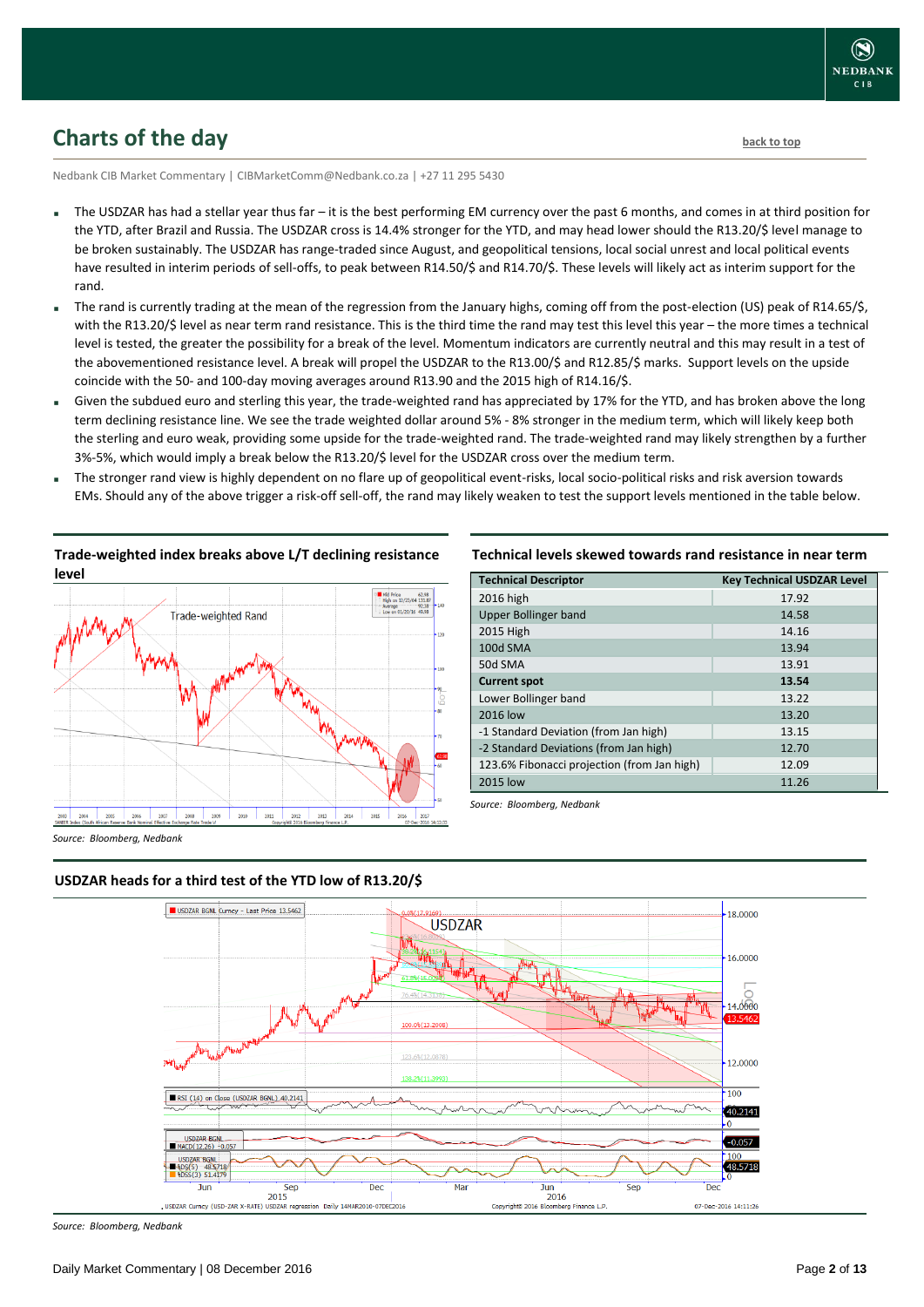### <span id="page-2-0"></span>**Currencies [back to top](#page-0-0)**

Business Banking FX | +27 11 535 4003 | Corporate FX | +2711 535 4002 | Institutional FX | +2711 535 4005

- The local session opened with the rand trading around R13.68/\$. This level proved to be the high for the day, as the rand continued to post steady gains for the session, trading to a best level of 13.4875 on the day. The rand closed the local session at 13.5100. The overnight session found the rand continue its downward trend but losing momentum as it breached the 13.50 level. New York traded between 13.4625 and 13.5925. This morning it is currently trading at 13.4900, EURZAR is trading at 14.5400 and GBPZAR is trading at 17.0700.
- The international markets saw the Euro trade with no conviction ahead of the ECB meeting today. It traded to a best level of 1.0713 and closed near the highs of 1.0762. GBP traded weaker on the day after the Industrial output and manufacturing output missed their expected numbers. The GBP started the day at 1.2658 and touched a high of 1.2682, before falling to 1.2570 and eventually closing the session at 1.2605. Gold unchanged from the close yesterday after a strong session, currently trading at \$1177.
- Today we have the release of local Mining production and manufacturing production data but the focus will be on the ECB meeting towards the latter part of the session.
- Possible trading range: 13.3800-13.6800

| <b>Majors</b>                   | Last price | $\%$ $\Delta$<br>$-1d$ | $\%$ $\Delta$<br><b>MTD</b> | $\Delta_0$<br><b>YTD</b>    | <b>Month</b><br>trend | <b>USD</b> trend    |
|---------------------------------|------------|------------------------|-----------------------------|-----------------------------|-----------------------|---------------------|
| <b>GBPUSD</b>                   | 1.27       | 0.40                   | 1.24                        | $-14.12$                    | ⇑                     | USD weakness        |
| <b>EURUSD</b>                   | 1.08       | 0.32                   | 1.69                        | $-0.81$                     | ⇑                     | USD weakness        |
| <b>USDJPY</b>                   | 113.32     | $-0.40$                | $-0.71$                     | $-5.72$                     | ⊕                     | USD weakness        |
| <b>USDAUD</b>                   | 1.33       | $-0.30$                | $-1.36$                     | $-2.72$                     | ⊕                     | <b>USD</b> weakness |
| Rand crosses                    | Last price | $\%$ $\Delta$<br>$-1d$ | $\%$ $\Delta$<br><b>MTD</b> | $\%$ $\Delta$<br><b>YTD</b> | <b>Month</b><br>trend | <b>ZAR</b> trend    |
| <b>USDZAR</b>                   | 13.49      | $-0.45$                | $-4.15$                     | $-12.89$                    | ⊕                     | ZAR strength        |
| <b>GBPZAR</b>                   | 17.07      | $-0.06$                | $-2.97$                     | $-25.20$                    | ⊕                     | ZAR strength        |
| <b>EURZAR</b>                   | 14.54      | $-0.12$                | $-2.53$                     | $-13.59$                    | ⊕                     | ZAR strength        |
| <b>AUDZAR</b>                   | 10.11      | $-0.15$                | $-2.81$                     | $-10.42$                    | ⊕                     | ZAR strength        |
| ZARJPY                          | 8.40       | 0.05                   | 3.60                        | 8.24                        | ♠                     | ZAR strength        |
| <b>African FX</b>               | Last price | $\%$ $\Delta$<br>$-1d$ | $\%$ $\Delta$<br><b>MTD</b> | $\%$ $\Delta$<br><b>YTD</b> | <b>Month</b><br>trend | <b>ZAR</b> trend    |
| ZARMWK (Malaw ian kw acha)      | 53.94      | 0.64                   | 4.65                        | 25.02                       | ♠                     | ZAR strength        |
| ZARBWP (Botsw ana pula)         | 0.78       | 0.45                   | 2.01                        | 7.79                        | ⇑                     | ZAR strength        |
| ZARKES (Kenyan shilling)        | 7.56       | 0.45                   | 4.47                        | 14.38                       | ⇑                     | ZAR strength        |
| ZARMUR (Mauritian rupee)        | 2.66       | 0.40                   | 4.03                        | 14.88                       | ⇑                     | ZAR strength        |
| ZARNGN (Nigerian naira)         | 23.30      | $-0.11$                | 4.06                        | 80.98                       | ⇑                     | ZAR strength        |
| ZARGHS (Ghanian cedi)           | 0.31       | 0.13                   | 2.25                        | 27.47                       | ♠                     | ZAR strength        |
| ZARZMW (Zambian kw acha)        | 0.73       | 0.54                   | 4.43                        | 2.87                        | ⇑                     | ZAR strength        |
| ZARMZN (Mozambican metical)     | 5.46       | 0.87                   | 3.19                        | 76.21                       | ⇑                     | ZAR strength        |
| Source: Bloomberg & Nedbank CIB | Time       |                        | 2016/12/08 07:15            |                             |                       |                     |

*\*Please note that the sign on the % change reflects the change on the headline number. The narrative indicates the trend direction over the month. For trade in any of these currencies, contact our FX dealing desks*



#### **EUR/USD**

*Source: Bloomberg, Nedbank*



*Source: Bloomberg, Nedbank*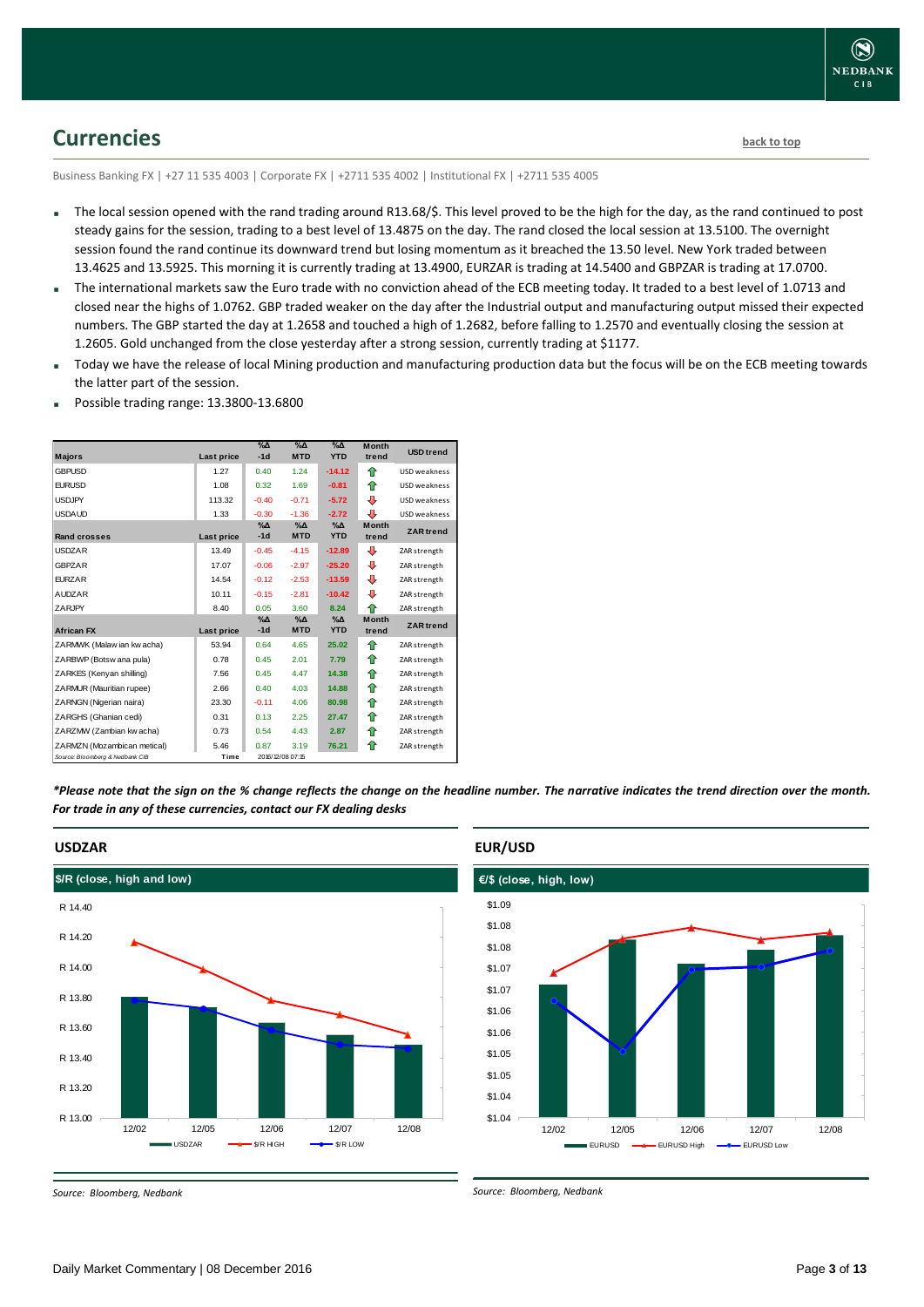<span id="page-3-0"></span>**Commodities [back to top](#page-0-0)** 

Nedbank CIB Market Commentary | CIBMarketComm@Nedbank.co.za | +27 11 295 5430| +27 11 535 4038

- Brent crude oil continued to slip yesterday, posting its third consecutive day of decline since the surprise OPEC production cut was announced last week. It remains anchored above \$53/bbl. in the short term with focus shifting to any supply side response from US shale. In the overnight session, the focus was on Chinese crude oil imports as part of Chinese trade data, which showed in increase in imports and stockpiling ahead of the winter season. This has capped the slide in the Asian session.
- Gold bullion rallied strongly yesterday, rising over \$10/oz. as a softer dollar proved supportive ahead of today's ECB meeting. Any extension to the ECB's stimulus programme (to the extent it doesn't disappoint lofty market expectations) will likely prove supportive of the yellow metal in the near term although the larger themed rotation into growth assets will act as a continued headwind.

| <b>Commodities</b>              | Last price | $\% \Delta$<br>$-1d$ | $\% \Delta$<br><b>MTD</b> | $\% \Delta$<br><b>YTD</b> | <b>Month</b><br>trend |
|---------------------------------|------------|----------------------|---------------------------|---------------------------|-----------------------|
| Brent near future (\$)          | 53.02      | 0.04                 | 5.05                      | 42.22                     | ⇑                     |
| WTI crude (\$)                  | 49.88      | 0.22                 | 0.89                      | 34.67                     | ⇑                     |
| Gold spot (\$)                  | 1 177.46   | 0.15                 | 0.21                      | 10.85                     | ⇑                     |
| Platinum spot (\$)              | 949.83     | 0.93                 | 4.38                      | 6.29                      | ⇑                     |
| SA w hite maize spot (R)        | 3976.00    | $-0.85$              | 5.77                      | $-14.70$                  | ⇑                     |
| Source: Bloomberg & Nedbank CIB | Time       |                      | 2016/12/08 07:15          |                           |                       |

**Platinum vs Gold Platinum vs. Gold** 



**Brent Crude vs West Texas Intermediate Brent Crude vs West Texas Intermediate** 



*Source: Bloomberg*

*Source: Bloomberg*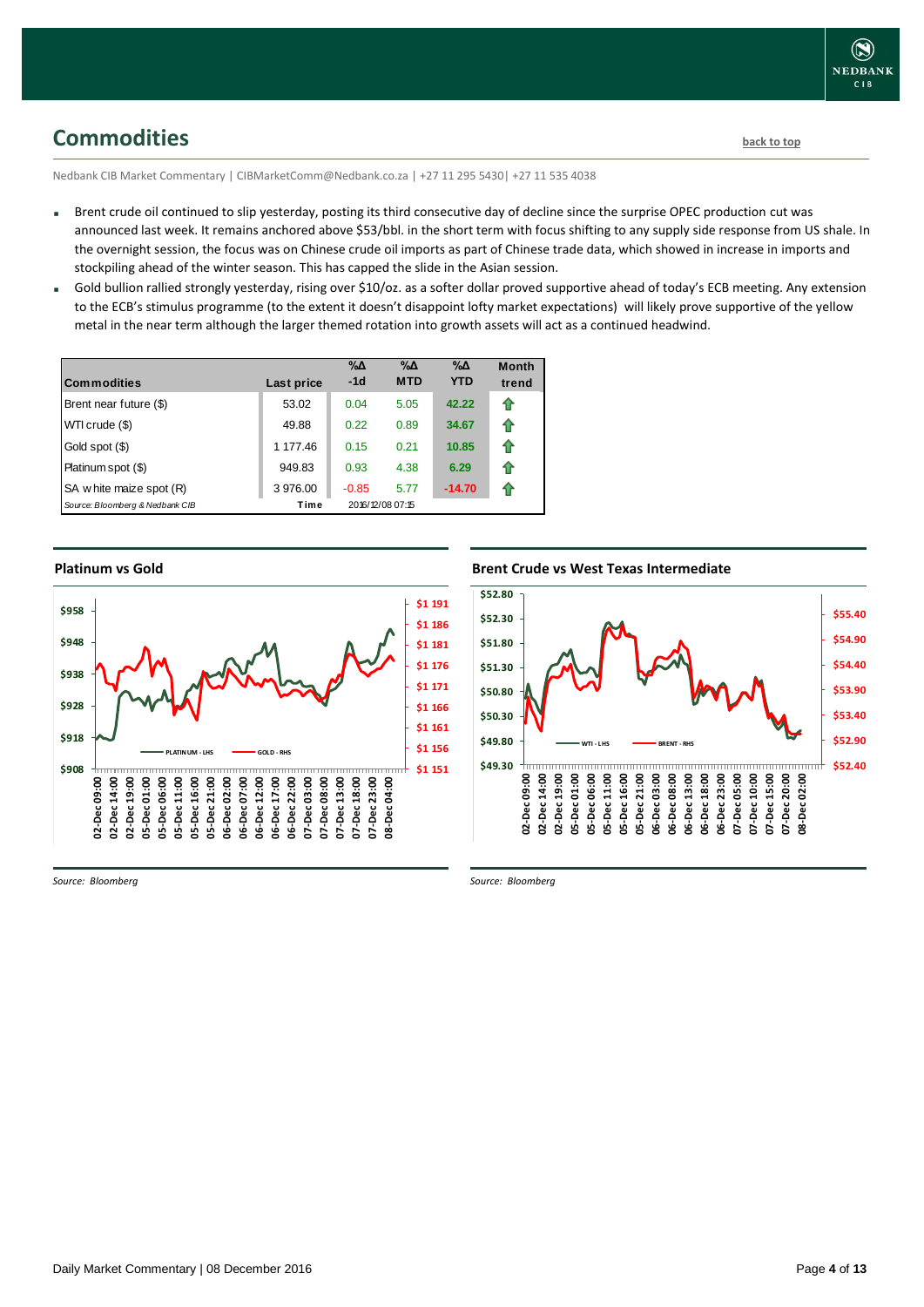## <span id="page-4-0"></span>**Fixed income and interest rates back to the line of the set of the set of the set of the set of the set of the set of the set of the set of the set of the set of the set of the set of the set of the set of the set of th**

Bond flow sales |+2711 535 4021 | Corporate Money Markets | +2711 535 4007 | Business Bank Money Markets | +2711 535 4006

|                                 |            | Δ              | Δ                | Δ          | <b>Month</b> |
|---------------------------------|------------|----------------|------------------|------------|--------------|
| <b>Bonds</b>                    | Last price | 1 <sub>d</sub> | <b>MTD</b>       | <b>YTD</b> | trend        |
|                                 | %          | bps            | bps              | bps        |              |
| R203-0.8 yrs                    | 7.70       | 14.30          | $-6.40$          | $-82.00$   | ⊕            |
| R208-4.3 yrs                    | 8.21       | $-0.10$        | $-24.10$         | $-119.90$  | ⊕            |
| R186-10 yrs                     | 8.81       | $-0.60$        | $-21.00$         | $-95.20$   | ⇩            |
| R2048-31.2 yrs                  | 9.55       | $-0.30$        | $-20.70$         | $-85.30$   | ₽            |
| <b>US 10 vr</b>                 | 2.34       | 0.09           | $-4.01$          | 7.19       | ⊕            |
| <b>UK 10 yr</b>                 | 1.36       | $-4.16$        | $-4.16$          | $-30.66$   | ⊕            |
| German 10 yr                    | 0.35       | $-6.97$        | 26.18            | $-44.83$   | ⇑            |
| Japan 10 yr                     | 0.03       | 0.00           | 28.00            | $-87.92$   | 全            |
|                                 |            | Δ              | Δ                | Δ          | <b>Month</b> |
| <b>Money Market</b>             | Last price | 1 <sub>d</sub> | <b>MTD</b>       | <b>YTD</b> | trend        |
|                                 | $\%$       | bps            | bps              | bps        |              |
| SA repo rate                    | 7.00       | 0.00           | 0.00             | 75.00      | ⇛            |
| SA prime rate                   | 10.50      | 0.00           | 0.00             | 75.00      |              |
| SA CPI (MTD = previous month)   | 6.40       |                | 30.00            |            | ⇑            |
| SA 3m JIBAR                     | 7.36       | 0.00           | 0.00             | 73.30      |              |
| SA 3m NCD                       | 7.33       | 0.00           | $-5.00$          | 72.50      | ⊕            |
| SA 6m NCD                       | 7.95       | 0.00           | 0.00             | 43.75      | ⇨            |
| SA 12m NCD                      | 8.45       | 0.00           | $-4.00$          | 1.00       | ⊕            |
| US 3m LIBOR                     | 0.95       | 0.00           | 1.67             | 33.81      | 合            |
| UK 3m LIBOR                     | 0.38       | $-0.29$        | $-0.53$          | $-21.10$   | ₽            |
| Japan 3m LIBOR                  | $-0.09$    | 0.38           | 0.85             | $-15.91$   | ⇮            |
| Source: Bloomberg & Nedbank CIB | Time       |                | 2016/12/08 07:15 |            |              |

|                                  |            | Δ              | Δ          | $\Lambda$  | <b>Month</b> |
|----------------------------------|------------|----------------|------------|------------|--------------|
| <b>FRAs and Swaps</b>            | Last price | 1 <sub>d</sub> | <b>MTD</b> | <b>YTD</b> | trend        |
|                                  | %          | bps            | bps        | bps        |              |
| 3X6 FRA                          | 7.42       | 0.00           | $-2.00$    | 0.50       | ⊕            |
| 6X9 FRA                          | 7.48       | 0.00           | $-6.00$    | $-29.50$   | ⊕            |
| 9X12 FRA                         | 7.51       | 0.00           | $-12.00$   | $-74.00$   | ⊕            |
| <b>18X21 FRA</b>                 | 7.59       | 0.00           | $-17.00$   | $-142.00$  | ⊕            |
| SA 2yr Sw ap                     | 7.51       | 0.00           | $-10.10$   | $-64.70$   | ⊕            |
| SA 3yr Sw ap                     | 7.60       | 0.00           | $-14.30$   | $-94.70$   | ⊕            |
| SA 5yr Sw ap                     | 7.82       | 0.00           | $-22.00$   | $-117.50$  | ⊕            |
| SA 10yr Sw ap                    | 8.31       | 0.75           | $-21.50$   | $-116.00$  | ⊕            |
| SA 15yr Swap                     | 8.45       | 1.50           | $-21.75$   | $-120.75$  | ⊕            |
|                                  |            | Δ              | Δ          | Δ          | <b>Month</b> |
| <b>Spreads</b>                   | Last price | 1 <sub>d</sub> | <b>MTD</b> |            |              |
|                                  |            |                |            | <b>YTD</b> | trend        |
|                                  | $\%$       | bps            | bps        | bps        |              |
| 2v10v                            | $-0.80$    | $-0.75$        | 11.40      | 51.30      | ⇑            |
| 3v10v                            | $-0.70$    | $-0.75$        | 7.20       | 21.30      | ✿            |
| R186-R203                        | 1.26       | $-14.90$       | $-14.60$   | $-13.20$   | ⊕            |
| R2048-R186                       | 0.73       | 0.30           | 0.30       | 9.90       | 合            |
| 5y-R186                          | $-1.00$    | 0.60           | $-1.00$    | $-22.30$   | ₽            |
| 10y-R186                         | $-0.52$    | 1.35           | $-0.50$    | $-20.80$   | ⊕            |
| 15y-R186                         | $-0.38$    | 2.10           | $-0.75$    | $-25.55$   | ⊕            |
| SA 5yr CDS spread - basis points | 227.08     | $-5.92$        | $-13.42$   | $-107.94$  | ⇩            |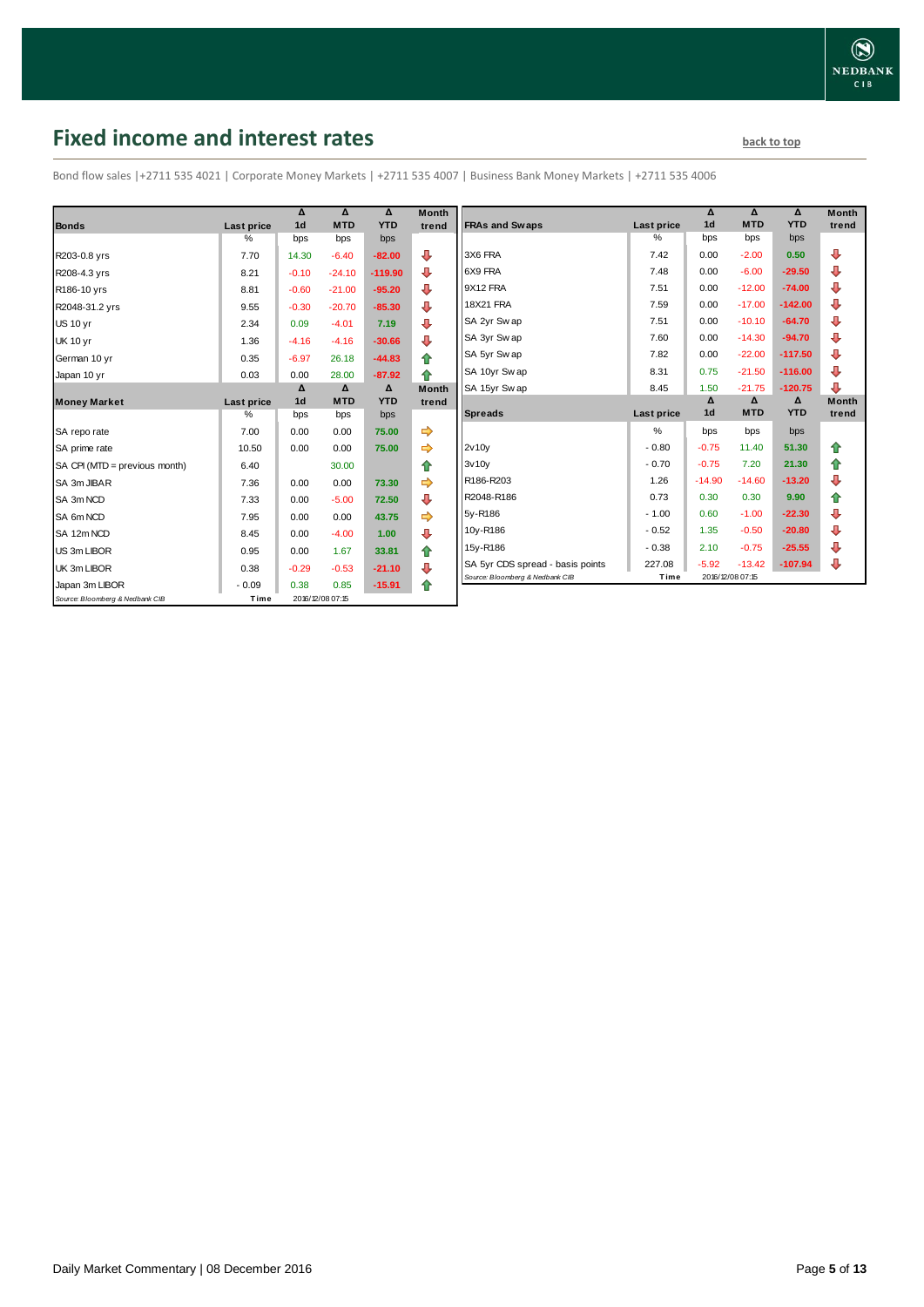### <span id="page-5-0"></span>**Equities [back to top](#page-0-0)**

Cash equities | +2711 535 4030/31

#### **South Africa**

- The Top40 Index closed up +1.2%, returning to a slight gain for the week, as markets globally advanced.
- Resources led the market with general miners leading the pack. A stronger Rand however weighed on gold counters.
- Strong results from SNH saw the stock jump 9.5% with MTN advancing +2.5%.
- SLM rose +2.2% despite its trading update showing a weakening in earnings and new business trends
- Value traded at 5pm was around R18.8bn with the currency at R 13.50 vs. the USD at the close.

#### **UK/Europe**

- Hopes for an extension to the bond buying program sent markets sharply higher in Wednesday's trade (DAX +1.9%, FTSE100 +1.8%)
- Banks were notable gainers on reports Italy may take a stake in lender Monte Dei Paschi di Siena for 2 billion euros. Credit Suisse also jumped after announcing further cost cuts.
- After underperforming the day before, material counters led the FTSE100 with a weaker Pound further supporting the bourse. A broker upgrade supported Rio Tinto

#### **USA**

- Positive sentiment from Europe spilled into Wall Street with the S&P & The Dow closing at record levels. (S&P +1.3%, Nasdaq +1.1%, Dow +1.5%)
- Gains were seen across the board with the steel & transportation sectors particularly strong. Healthcare however failed to advance after Donald Trump threatened to cut drug prices.
- Better than expected results helped restaurant chain, Dave & Buster's, move sharply higher however Sigma Designs fell after revenue fell short of expectations.

#### **Asia**

- Markets are firmer this morning on the back of record closes on Wall Street with investors expecting the ECB will continue its bond buying back program through to March 2017 with rates remaining unchanged.
- The theme continues with banks and miners leading the gains in Australia. Iron ore prices continued to surge after steel stocks outperformed in the US.
- The Nikkei shrugged off a stronger Yen to advance +1% led by the Telco's sector. The South Korean market is gaining and shrugging off a possibility of early elections with the President expected to be impeached tomorrow.

| <b>Developed Markets</b>        | Last price    | $\%$ $\Delta$<br>$-1d$ | %Δ<br><b>MTD</b> | %Δ<br><b>YTD</b> | <b>Month</b><br>trend |
|---------------------------------|---------------|------------------------|------------------|------------------|-----------------------|
| Dow Jones                       | 19 549.62     | 1.55                   | 2.23             | 12.19            | ⇮                     |
| Nasdag                          | 5 393.76      | 1.14                   | 1.32             | 7.72             | ⇑                     |
| S&P 500                         | 2 2 4 1 . 3 5 | 1.32                   | 1.93             | 9.66             | ⇮                     |
| DJ Eurostoxx 50                 | 3 142.24      | 1.34                   | 2.97             | $-3.83$          | ♠                     |
| <b>DAX</b>                      | 10 986.69     | 1.96                   | 3.26             | 2.27             | 合                     |
| CAC                             | 4 694.72      | 1.36                   | 2.54             | 1.24             | ⇑                     |
| <b>FTSE</b>                     | 6902.23       | 1.81                   | 1.75             | 10.57            | 合                     |
| ASX200                          | 5 543.60      | 1.20                   | 1.90             | 4.68             | ⇑                     |
| Nikkei 225                      | 18 668.27     | 0.93                   | 1.97             | $-1.92$          | ♠                     |
| <b>MSCI World</b>               | 1749.31       | 1.24                   | 2.17             | 5.20             | ♠                     |
|                                 |               | %Д<br>$-1d$            | %Δ<br><b>MTD</b> | %Δ<br><b>YTD</b> | <b>Month</b><br>trend |
| <b>Emerging Markets</b>         | Last price    |                        |                  |                  |                       |
| Hang Seng                       | 22 948.38     | 0.65                   | 0.70             | 4.72             | ⇑                     |
| Shanghai                        | 3 2 2 0.5 3   | $-0.05$                | $-0.91$          | $-9.00$          | ⊕                     |
| Brazil Bovespa                  | 61 414.40     | 0.53                   | $-0.79$          | 41.67            | ⊕                     |
| India - NSE                     | 26 614.16     | 1.44                   | $-0.15$          | 1.90             | ⊕                     |
| Russia Micex                    | 2 160.51      | 0.38                   | 2.64             | 22.66            | ⇑                     |
| <b>MSCI</b> Emerging            | 867.61        | 0.71                   | 0.55             | 9.25             | ♠                     |
|                                 |               | $\% \Delta$            | %Δ               | $\%$ $\Delta$    | <b>Month</b>          |
| <b>SA Indices</b>               | Last price    | $-1d$                  | <b>MTD</b>       | <b>YTD</b>       | trend                 |
| <b>JSE All Share</b>            | 49 476.06     | 1.10                   | $-1.46$          | $-2.40$          | ⊕                     |
| Top 40                          | 42 927.17     | 1.19                   | $-1.75$          | $-6.27$          | ⊕                     |
| Resi 10                         | 32 784.32     | 1.67                   | $-1.71$          | 29.10            | ⊕                     |
| Indi 25                         | 61 836.62     | 1.01                   | $-2.12$          | $-13.82$         | ⊕                     |
| Fini 15                         | 14 562.20     | 0.93                   | $-0.44$          | $-4.42$          | ⊕                     |
| Source: Bloomberg & Nedbank CIB | Time          |                        | 2016/12/08 07:15 |                  |                       |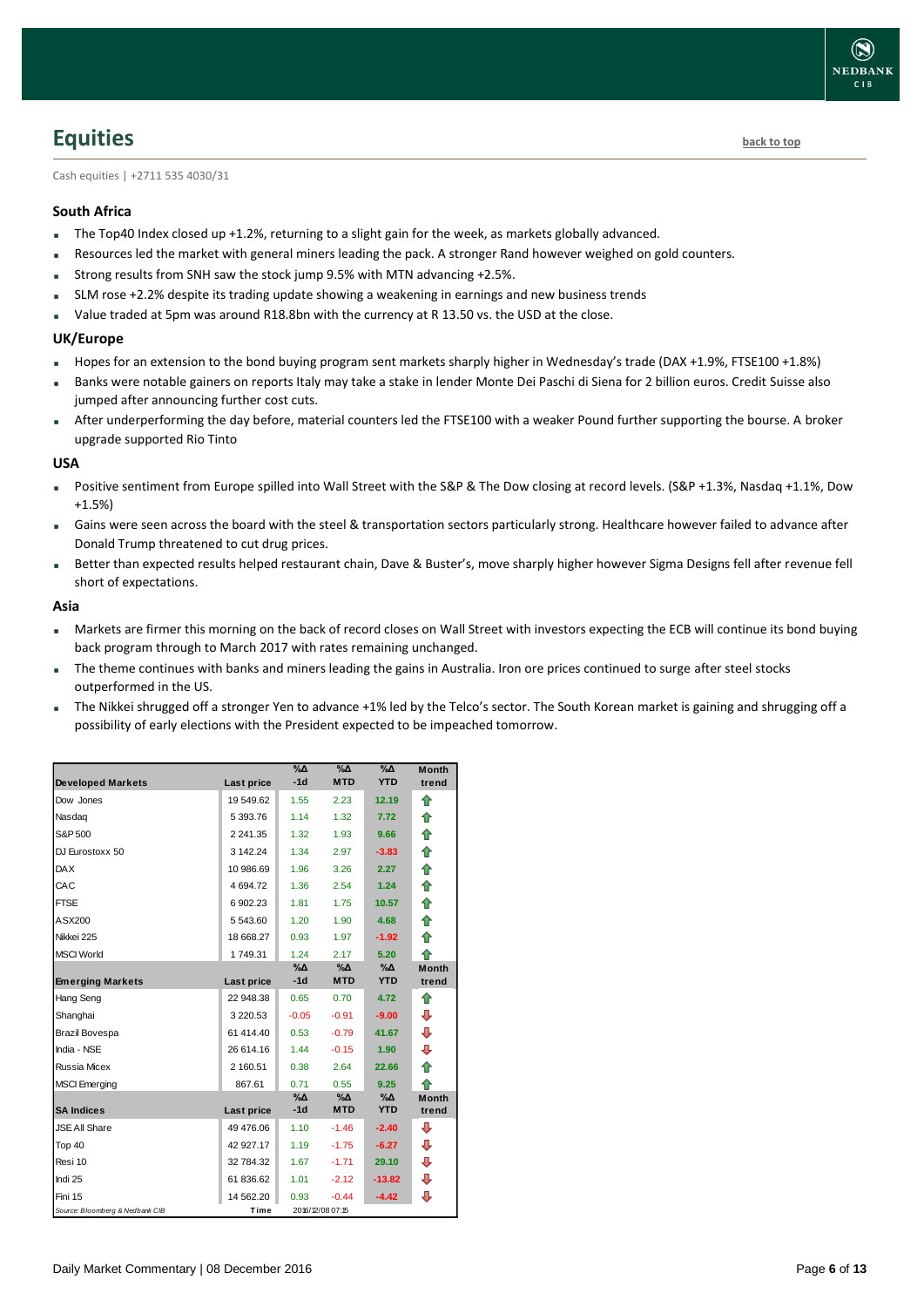### <span id="page-6-0"></span>**Economics [back to top](#page-0-0)**

Nedbank CIB Market Commentary | CIBMarketComm@Nedbank.co.za | +27 11 295 5430

#### **US**

- The growth in consumer credit eased to \$16 billion in October, from \$21.8 billion previously, worse than expectations of \$18.7 billion. While both revolving and non-revolving credit usage rose in October, the pace was relatively subdued compared to the previous months.
- JOLTS job openings eased to 5534 in October, from 5631 in September, however the level of vacancies was upwardly revised in the previous month, and still remains relatively elevated, indicating on-going labour market growth over the festive season, and a tighter labour market going forward.
- MBA mortgage applications contracted by 0.7% last week, from -9.4% in the previous week, as demand for homes start to wane ahead of a possible Fed rate hike next week. This will likely remain a feature over coming months, especially if interest rates are hiked more aggressively next year, making mortgages more expensive.

**Synopsis: We still anticipate a Fed rate hike next week, premised on better growth and inflation data recently. The medium term monetary policy outlook is highly dependent on fiscal stimulus and the impact on inflation, coupled with local consumption spending, the trajectory of the dollar and wage growth.**

#### **UK**

- UK industrial production contracted by 1.1% y/y in October, from 0.4% growth in September, worse than expectations for growth of 0.5%. The sharp decline in activity was due to an 8.7% y/y slump in mining and quarrying activity, and a sharp decline in oil, gas and electricity production.
- Manufacturing production fell 0.4% y/y, from 0.1% growth previously, due to a decline in production of textiles, clothing and footwear, electrical equipment and pharmaceuticals. Most of the industrial and manufacturing sectors sub-sector recorded negative growth rates in October.
- Even though local demand has remained upbeat in the face of Brexit, businesses have become increasingly weary of changes to trade agreements and movement of labour in the Union, while most businesses and factories have experienced a surge in input prices (to distressing levels), which necessitated a cut in production levels. This will likely persist for as long as the sterling remains close to multidecade lows, and uncertainty over the details surrounding Brexit remain.

**Synopsis: The BOE has previously stated that the next step in interest rates may likely be higher, should inflation continue with the rapid pace of acceleration. The 2% target is expected to be met next year, but the BOE has been highly tolerant of inflation well above the target for extended periods of time, and may likely keep rates on hold as a result, given the Brexit event-risk next year.**

#### **SA**

- SACCI business confidence index improved marginally in November, to 93.9 index points, from 93 in October, driven mainly by increased business flexibility around the escalating political developments. However, confidence still remains downbeat and most of the BCI subcomponents emanated a slightly less positive reading than previously.
- Building plans passed, retail sales and manufacturing production contributed positively to the index, while exports, vehicle sales, share prices and energy supply and costs contributed negatively. The real economy improved marginally in November, which supported the BCI marginally. However, inflation has risen, borrowing is lower and the share price trend remains negative, even while the decline in precious metal prices eased – the financial climate continues to repress confidence levels.
- Further structural reform, policy certainty, political stability, and financial market stability is needed to boost private investment and private sector sentiment.

**Synopsis: Subdued international demand and still weak local demand will likely keep GDP growth in the low single digits over the medium term. Interest rates are likely to remain on hold over the next year as well, given a lack of demand-pull inflation in the local context, but this is highly dependent on food inflation easing, the rand remaining resilient, and transport inflation below 6%.**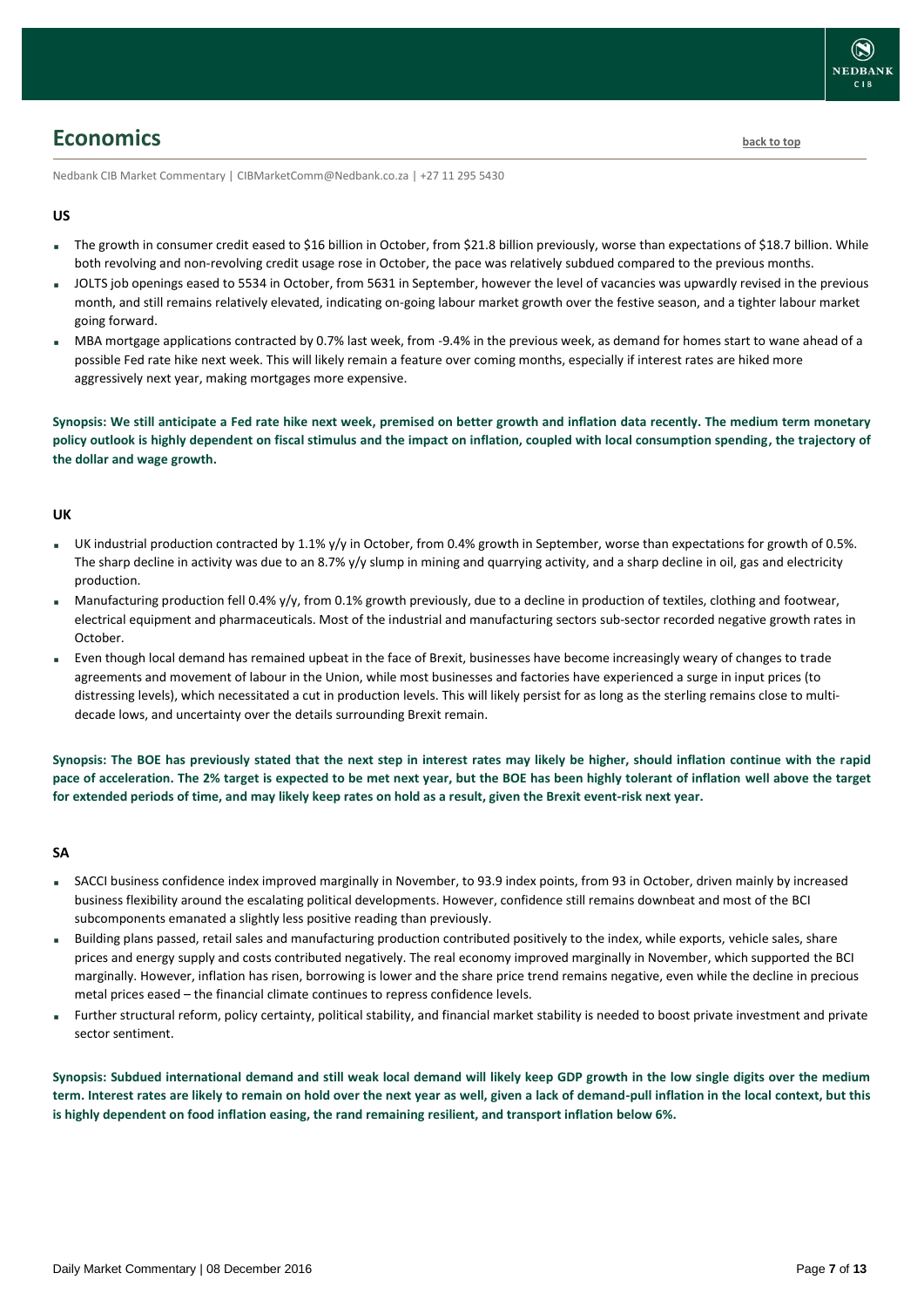

#### **China**

- Chinese foreign reserves declined by a staggering \$69.1 billion in November, to \$3.05 trillion this was the biggest decline since January 2016, as the PBOC intervened in the market to prevent further yuan weakness. Sharp global currency weakness after the US elections also saw large amounts of foreign capital flow out of China, along with a global bond market rout which exacerbated the outflows.
- This is the fifth consecutive month of declines, which proceeded after the sharp outflows in 2015, essentially wiping out \$1 trillion of foreign reserves in 29 months.
- The PBOC will likely implement further capital controls in order to stem the decline in the CNY over the medium term and to prevent further capital outflows by Chinese citizens and investors.
- In addition to the drop in FX reserves, IMF SDR reserves also declined marginally. China has the biggest foreign currency reserve in the world, but will likely experience further erosion as authorities continue to intervene in the yuan market to limit the decline.
- Chinese trade surplus narrowed to \$44.6 billion in November, from \$49.1 billion previously, worse than forecasts of \$46.9 billion. Imports surged by 6.7% y/y, while imports rose 0.1%. The PMI has indicated a possible uptick in export orders over the next two months, which may signal a marginal recovery in the trade balance going forward.

**Synopsis: Chinese monetary policy will likely remain ultra-loose, with further fiscal stimulus likely in coming quarters. This may support prices and growth over the medium to longer term, however much depends on trade patterns and isolationist trade a policy being pondered by the new US presidency. Chinese inflation is still below the PBOC target, while growth has slowed in recent years. A rebound in energy prices may prompt higher inflation, supported by loose monetary policy.**

#### **Japan**

- Japanese GDP growth was downwardly revised to 1.3% q/q SAAR in Q3, from 2.2% previously estimated, and from 1.8% in Q2. Business investment contracted by 0.4% over the quarter, local consumption remained weak due to tepid disposable income growth, while exports are showing some signs of recovery as the yen weakens.
- There was an inventory run down in Q3 which weighed on growth, net exports added positively to headline growth, while private consumption rose marginally.
- The GDP base year was changed to 2011, from 2005 previously, however this didn't change the growth rate materially, while there was a reclassification of some GDP subcomponents.
- The Japanese trade surplus narrowed to ¥587.6 billion in October, from ¥642 billion previously, worse than forecasts of ¥603 billion. The current account surplus widened to ¥1.9 trillion in October, from ¥1.5 trillion previously, better than expectations of ¥1.7 trillion, mainly due to higher primary incomes and a wider goods and services surplus. The decline in secondary incomes eased, also aiding the current account.

**Synopsis: Despite unprecedented amounts of monetary stimulus and ultra-loose monetary policy, consumer demand has not picked up, and this has kept price pressures benign. The BoJ will probably keep monetary policy ultra-loose as it battles to contain deflation, while further fiscal stimulus may also be extended in order to spur demand-pull inflation over the medium term.**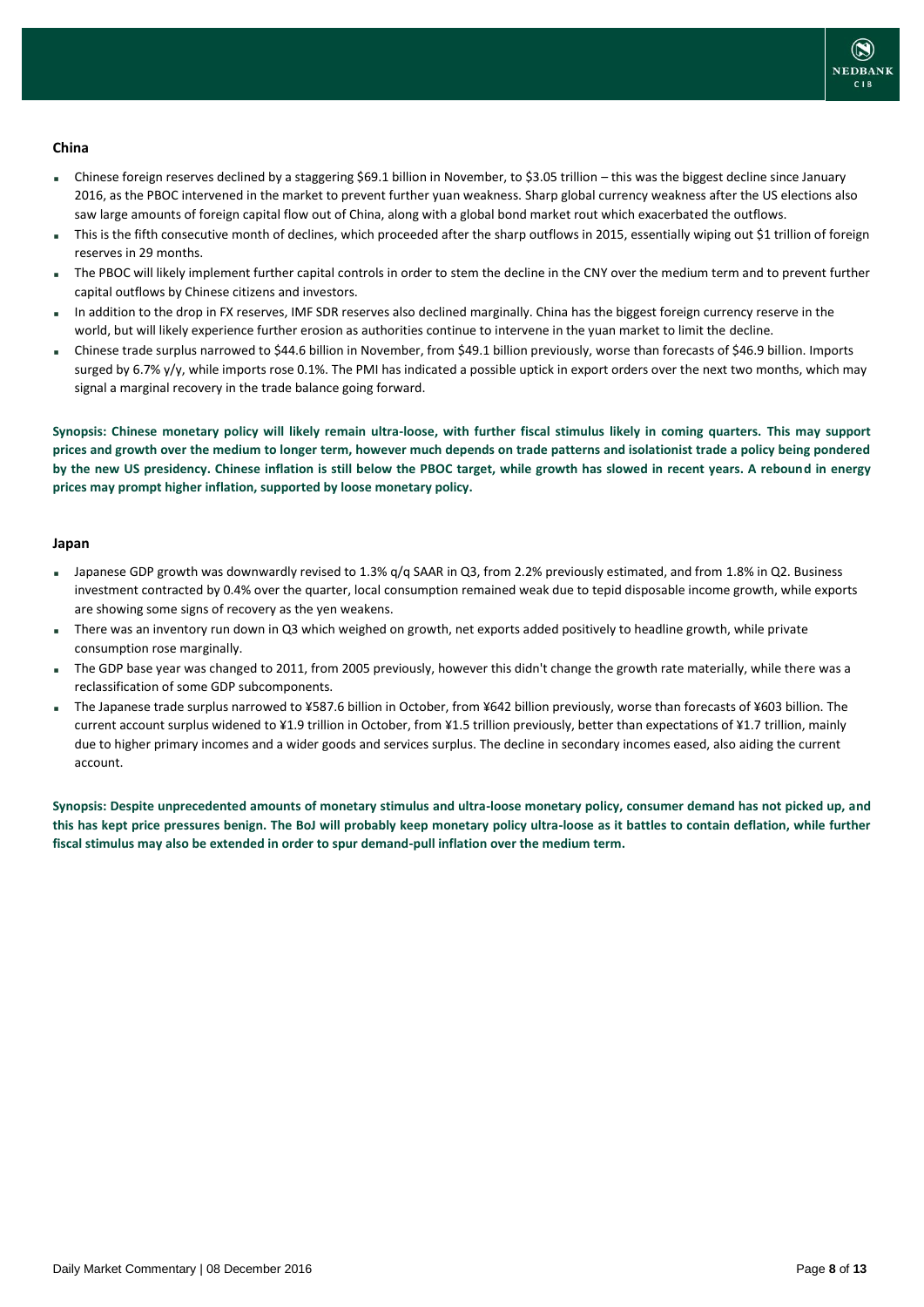# <span id="page-8-0"></span>**JSE performance [back to top](#page-0-0)**

Nedbank CIB Market Commentary | CIBMarketComm@Nedbank.co.za | +27 11 295 5430

| <b>Top40 constituents</b>             | Last price | $\%$ $\Delta$<br>-1d | %Δ<br><b>MTD</b> | $\% \Delta$<br><b>YTD</b> | Month<br>trend |
|---------------------------------------|------------|----------------------|------------------|---------------------------|----------------|
| AGL: Anglo American Plc               | 210.50     | 2.28                 | $-0.71$          | 205.12                    | ⊕              |
| ANG: Anglogold Ashanti Ltd            | 151.06     | 0.70                 | $-2.76$          | 42.16                     | ⊕              |
| APN: Aspen Pharmacare Holdings Lt     | 271.53     | $-0.53$              | $-6.35$          | $-12.26$                  | ⇩              |
| BAT: Brait Se                         | 84.69      | $-0.07$              | $-0.54$          | $-48.83$                  | ⇩              |
| <b>BGA: Barclays Africa Group Ltd</b> | 161.11     | 0.91                 | 2.42             | 12.28                     | ✿              |
| BID: Bid Corp Ltd                     | 239.61     | $-0.58$              | $-2.82$          |                           | ⇩              |
| BIL: Bhp Billiton Plc                 | 231.81     | 2.57                 | $-0.89$          | 33.27                     | ⇩              |
| BTI: British American Tobacco Plc     | 741.30     | $-0.83$              | $-5.13$          | $-15.10$                  | ⊕              |
| BVT: Bidvest Group Ltd                | 167.70     | 3.20                 | 3.00             | 64.18                     | ⇑              |
| CFR : Financiere Richemont-Dep Rec    | 90.34      | 0.79                 | $-0.92$          | -19.05                    | ⇩              |
| DSY: Discovery Ltd                    | 111.93     | 1.39                 | 0.46             | $-15.81$                  | ⇑              |
| FFA: Fortress Income Fund Ltd-A       | 16.30      | 0.56                 | 0.43             | 1.37                      | ⇮              |
| FFB: Fortress Income Fund Ltd         | 30.99      | 4.91                 | 1.47             | $-11.02$                  | ⇑              |
| <b>FSR: Firstrand Ltd</b>             | 52.00      | 1.36                 | 2.97             | 22.73                     | 合              |
| GFI: Gold Fields Ltd                  | 41.25      | $-0.60$              | $-7.51$          | $-2.25$                   | ⇩              |
| GRT : Grow thpoint Properties Ltd     | 24.53      | 0.57                 | $-1.41$          | 5.60                      | ⇩              |
| IMP: Impala Platinum Holdings Ltd     | 42.75      | 1.79                 | $-3.28$          | 70.73                     | ⊕              |
| INL: Investec Ltd                     | 89.34      | $-0.84$              | $-0.70$          | -18.41                    | ⇩              |
| <b>INP:</b> Invested Plc              | 89.63      | $-0.96$              | $-1.61$          | $-18.58$                  | ⇩              |
| <b>ITU: Intu Properties Plc</b>       | 45.70      | 0.26                 | $-3.16$          | $-38.18$                  | ⊕              |
| LHC: Life Healthcare Group Holdin     | 31.30      | 2.09                 | 0.84             | $-10.75$                  | ✿              |
| MEI: Mediclinic International Plc     | 120.66     | 0.55                 | $-3.24$          |                           | ⇩              |
| MND: Mondi Ltd                        | 274.72     | $-0.54$              | $-3.02$          | $-10.59$                  | ⊕              |
| MNP: Mondi Plc                        | 276.55     | 0.20                 | $-2.93$          | $-10.36$                  | ⇩              |
| MRP: Mr Price Group Ltd               | 150.00     | 0.00                 | 3.41             | $-25.00$                  | ⇑              |
| MTN: Mtn Group Ltd                    | 114.33     | 2.54                 | 1.00             | $-13.97$                  | ⇑              |
| NED: Nedbank Group Ltd                | 228.58     | 0.88                 | $-0.62$          | 21.19                     | ⊕              |
| NPN: Naspers Ltd-N Shs                | 1936.30    | $-0.34$              | $-5.77$          | $-8.67$                   | ⇩              |
| NTC: Netcare Ltd                      | 30.51      | 0.99                 | $-2.34$          | $-10.00$                  | ⇩              |
| OML: Old Mutual Plc                   | 33.20      | 2.79                 | 0.30             | $-19.90$                  | ⇑              |
| RDF: Redefine Properties Ltd          | 10.34      | 0.58                 | $-0.10$          | 6.60                      | ⇩              |
| REI: Reinet Investments Sa-Dr         | 25.42      | $-0.31$              | $-8.10$          | $-20.26$                  | ⇩              |
| REM: Remgro Ltd                       | 210.90     | 1.88                 | 0.86             | $-12.38$                  | ⇑              |
| RMH: Rmb Holdings Ltd                 | 63.66      | 1.76                 | 2.02             | 14.48                     | ✿              |
| SBK: Standard Bank Group Ltd          | 147.49     | $-0.83$              | $-2.32$          | 29.95                     | ⊕              |
| SGL : Sibanye Gold Ltd                | 28.75      | 3.23                 | $-1.44$          | 25.82                     | ⇩              |
| SHP: Shoprite Holdings Ltd            | 188.43     | 1.85                 | 0.80             | 31.53                     | ✿              |
| SLM: Sanlam Ltd                       | 60.77      | 2.24                 | $-1.46$          | 0.38                      | ⊕              |
| SNH: Steinhoff International H Nv     | 69.75      | 9.50                 | 7.18             | $-11.16$                  | ⇑              |
| SOL: Sasol Ltd                        | 369.33     | 0.77                 | $-2.64$          | -11.94                    | ⊕              |
| TBS: Tiger Brands Ltd                 | 386.83     | 0.92                 | $-1.84$          | 22.24                     | ⇩              |
| VOD: Vodacom Group Ltd                | 141.34     | 0.60                 | $-2.34$          | $-7.26$                   | ⊕              |
| WHL: Woolw orths Holdings Ltd         | 64.20      | 2.23                 | $-1.12$          | $-35.90$                  | ⇩              |
| Source: Bloomberg & Nedbank CIB       | Time       |                      | 2016/12/08 07:15 |                           |                |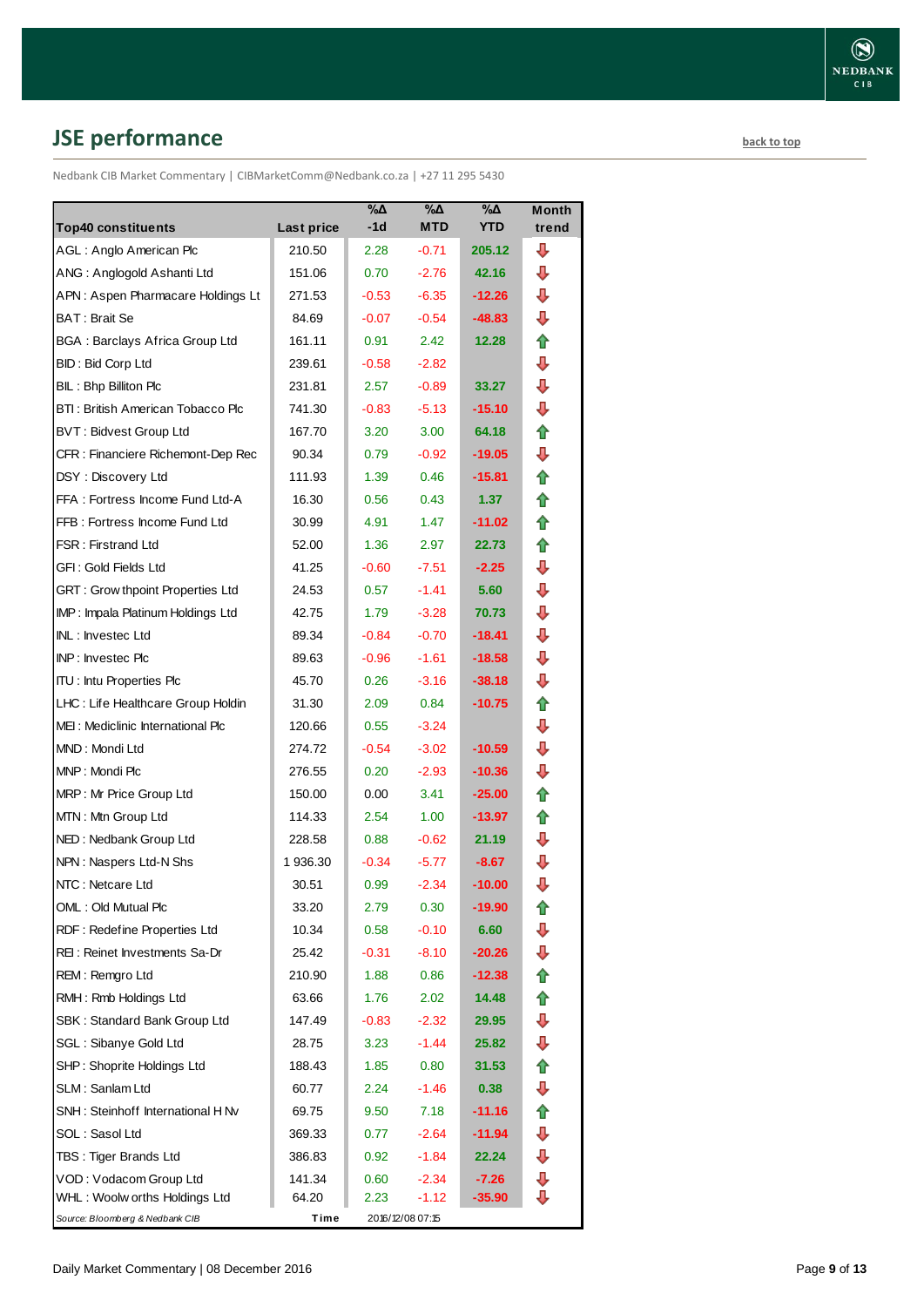# <span id="page-9-0"></span>**Last day to trade back to the contract of the contract of the contract of the contract of the contract of the contract of the contract of the contract of the contract of the contract of the contract of the contract of t**

Susan Correia | [Scorreia@Nedbankcapital.co.za](mailto:Scorreia@Nedbankcapital.co.za) | +27 11 295 8227

| <b>Share Code</b> | Share name                             | Dividend / interest rate                 |
|-------------------|----------------------------------------|------------------------------------------|
| 12 December 2016  |                                        |                                          |
| AON               | African & Overseas Enterprises Ltd -N- | dividend $@$ 17cps                       |
| AOO               | African & Overseas Enterprises Ltd     | dividend $@$ 17cps                       |
| <b>CMH</b>        | Combined Motor Holdings Ltd            | dividend $\omega$ 55cps                  |
| HCI               | Hosen Consolidated Investments Ltd     | dividend $@$ 45cps                       |
| <b>IPF</b>        | Investec Property Fund Ltd             | dividend $@$ 60.910900cps                |
| <b>LHC</b>        | Life Healthcare Group Holdings Ltd     | dividend @ 92cps or share option         |
| <b>NIV</b>        | Niveus Investments Ltd                 | dividend $@$ 18cps                       |
| <b>NVE</b>        | Nyest Financial Holdigns Ltd           | dividend $\omega$ 5.30cps                |
| <b>ORE</b>        | Orion Real Estate Ltd                  | dividend $\omega$ 0.90cps                |
| REBN              | Rebosis Property Fund Ltd Npl's        | take up $@1071cps$                       |
| <b>TCP</b>        | <b>Transaction Capital Ltd</b>         | dividend @ 18cps                         |
| <b>TSH</b>        | Tsogo Sun Holdings Ltd                 | dividend @ 34cps                         |
| <b>VKE</b>        | Vukile Property Fund Ltd               | dividend $@$ 67.64754cps or share option |

*Source: JSE*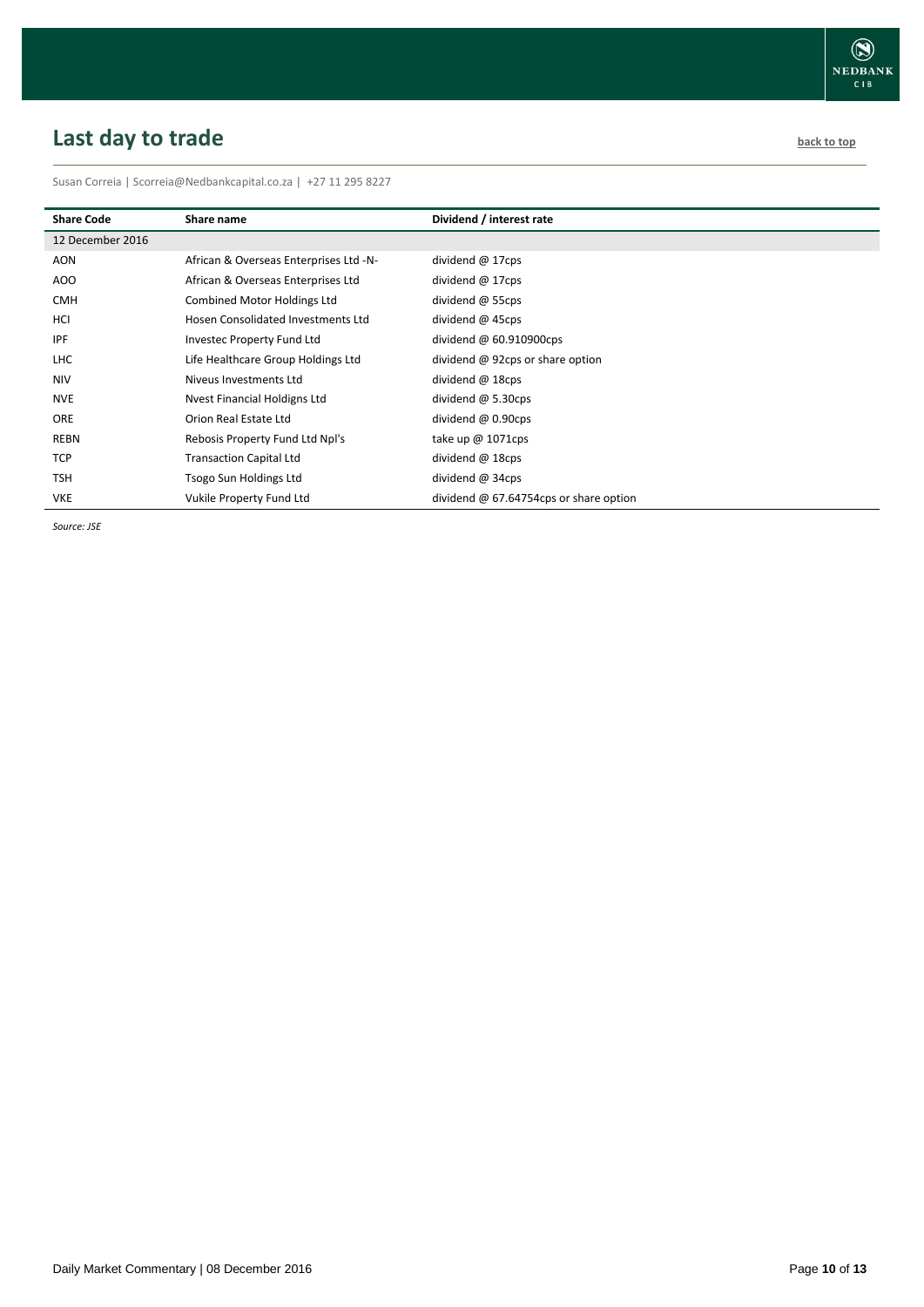# <span id="page-10-0"></span>**Economic calendar [back to top](#page-0-0) back to top**

Nedbank CIB Market Commentary | CIBMarketComm@Nedbank.co.za | +27 11 295 5430

| Time    | Country   | Event                                | Period | Survey                   | Actual         | Prior     | Revised                  |
|---------|-----------|--------------------------------------|--------|--------------------------|----------------|-----------|--------------------------|
| 07 Dec  |           |                                      |        |                          |                |           |                          |
| 08:00   | <b>SA</b> | <b>Gross Reserves</b>                | Nov    | \$48.00b                 | \$47.04b       | \$47.85b  | $-$                      |
| 08:00   | <b>SA</b> | <b>Net Reserves</b>                  | Nov    | \$41.85b                 | \$41.08b       | \$41.80b  | $\overline{a}$           |
| 09:00   | GE        | Industrial Production WDA YoY        | Oct    | 1.60%                    | 1.20%          | 1.20%     | 1.30%                    |
| 11:30   | UK        | <b>Industrial Production YoY</b>     | Oct    | 0.50%                    | $-1.10%$       | 0.30%     | 0.40%                    |
| 11:30   | UK        | Manufacturing Production YoY         | Oct    | 0.70%                    | $-0.40%$       | 0.20%     | 0.10%                    |
| 11:30   | SА        | <b>SACCI Business Confidence</b>     | Nov    | $\overline{a}$           | 93.9           | 93        | $\overline{a}$           |
| 14:00   | US        | <b>MBA Mortgage Applications</b>     | 02-Dec | $\overline{\phantom{a}}$ | $-0.70%$       | $-9.40%$  | $\overline{\phantom{a}}$ |
| 17:00   | US        | JOLTS Job Openings                   | Oct    | $\overline{\phantom{a}}$ | 5534           | 5486      | 5631                     |
| 22:00   | US        | <b>Consumer Credit</b>               | Oct    | \$17.500b                | \$16.018b      | \$19.292b | \$21.797b                |
|         | <b>CH</b> | Foreign Reserves                     | Nov    | \$3065.7b                | \$3051.6b      | \$3120.7b |                          |
| 08-Dec  |           |                                      |        |                          |                |           |                          |
| 01:50   | JN        | <b>BoP Current Account Balance</b>   | Oct    | ¥1545.1b                 | ¥1719.9b       | ¥1821.0b  | $\overline{\phantom{a}}$ |
| 01:50   | JN.       | BoP Current Account Adjusted         | Oct    | ¥1716.4b                 | ¥1928.9b       | ¥1477.3b  |                          |
| 01:50   | JN.       | Trade Balance BoP Basis              | Oct    | ¥603.0b                  | ¥587.6b        | ¥642.4b   | $\overline{\phantom{a}}$ |
| 01:50   | JN.       | GDP SA QoQ                           | 3Q F   | 0.60%                    | 0.30%          | 0.50%     | $\overline{a}$           |
| 01:50   | JN        | GDP Annualized SA QoQ                | 3Q F   | 2.30%                    | 1.30%          | 2.20%     | $\overline{a}$           |
| 01:50   | JN        | GDP Nominal SA QoQ                   | 3QF    | 0.20%                    | 0.10%          | 0.20%     | $\sim$                   |
| 09:00   | SА        | <b>BER Consumer Confidence</b>       | 3Q     | $\overline{a}$           | $-$            | $-11$     | $\overline{a}$           |
| 11:30   | SA        | <b>Gold Production YoY</b>           | Oct    | $\overline{a}$           | $\overline{a}$ | $-7.00%$  | $-$                      |
| 11:30   | SA        | <b>Platinum Production YoY</b>       | Oct    | $\overline{\phantom{a}}$ | $\overline{a}$ | 10.50%    | $\overline{a}$           |
| 11:30   | SA        | Mining Production YoY                | Oct    | 2.80%                    | $\overline{a}$ | 3.40%     |                          |
| 13:00   | SA        | Manufacturing Prod NSA YoY           | Oct    | 0.90%                    | $\overline{a}$ | 0.00%     |                          |
| 14:45   | EC        | <b>ECB Main Refinancing Rate</b>     | 08-Dec | 0.00%                    | $-$            | 0.00%     | $\overline{a}$           |
| 14:45   | EC        | <b>ECB Deposit Facility Rate</b>     | 08-Dec | $-0.40%$                 | $\overline{a}$ | $-0.40%$  | $-$                      |
| 14:45   | EC        | <b>ECB Marginal Lending Facility</b> | 08-Dec | 0.25%                    | $\overline{a}$ | 0.25%     | Ξ.                       |
| 14:45   | EC        | <b>ECB Asset Purchase Target</b>     | Dec    | EU80b                    | $\overline{a}$ | EU80b     | $\overline{a}$           |
| 15:30   | US        | Initial Jobless Claims               | 03-Dec | 250k                     | $\overline{a}$ | 268k      | $\overline{\phantom{a}}$ |
| 15:30   | US        | <b>Continuing Claims</b>             | 26-Nov |                          | $\overline{a}$ | 2081k     | $-$                      |
|         | <b>CH</b> | <b>Trade Balance</b>                 | Nov    | \$46.69b                 | \$44.61b       | \$49.06b  | $\overline{\phantom{a}}$ |
|         | CH        | <b>Exports YoY</b>                   | Nov    | $-5.00%$                 | 0.10%          | $-7.30%$  |                          |
|         | CH        | <b>Imports YoY</b>                   | Nov    | $-1.80%$                 | 6.70%          | $-1.40%$  | $\overline{a}$           |
| $C = 1$ |           |                                      |        |                          |                |           |                          |

Source: Bloomberg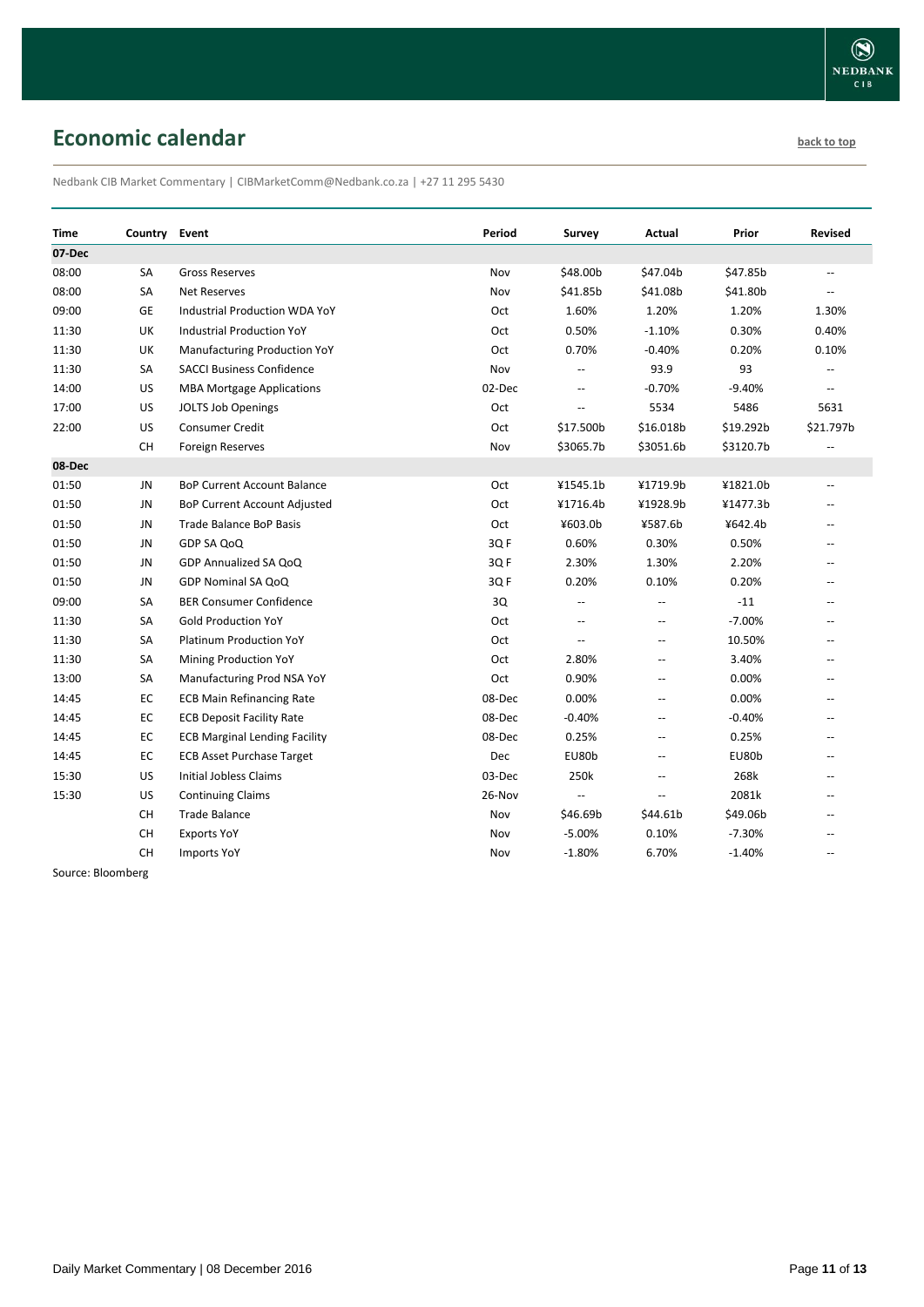### <span id="page-11-0"></span>**Contacts**

**Head: Strategic Research Mohammed Yaseen Nalla, CFA** (011) 295 5430

**ALM Portfolio Management** (011) 535 4042

**Equities Sales and Distribution** (011) 535 4030/31

**Forex Institutional Sales Desk** (011) 535 4005

**Interest Rate Swaps & FRA's Trading** (011) 535 4004

**Money Market Institutional Sales Desk** (011) 535 4008

**Treasury: Economic Analyst Reezwana Sumad** (011) 294 1753

**Bond Trading** (011) 535 4021

**Forex Business Banking Sales Desk** (011) 535 4003

**Forex Retail Sales Desk** (011) 535 4020

**Money Market Business Banking Sales Desk** (011) 535 4006

**Non Soft & Soft Commodities Trading** (011) 535 4038

**Credit Derivatives**  (011) 535 4047

**Forex Corporate Sales Desk** JHB (011) 535 4002; DBN (031) 327 3000; CTN (021) 413 9300

**Inflation Trading** (011) 535 4026

**Money Market Corporate Sales Desk** JHB (011) 535 4007; DBN (031) 327 3000; CTN (021) 413 9300

**Preference shares desk** (011) 535 4072